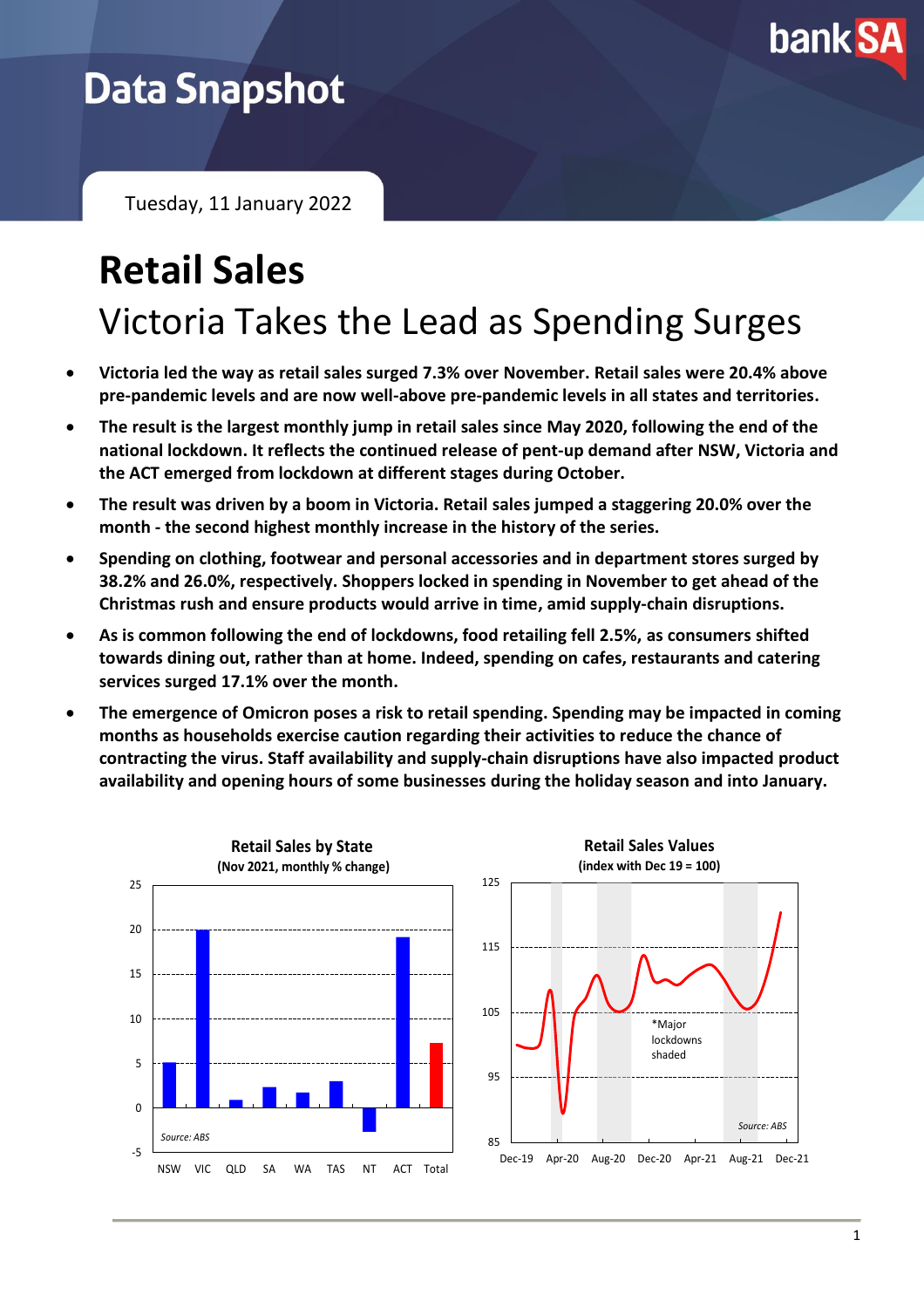Retail sales growth continued to gain momentum, increasing for a third consecutive month in November. Sales surged 7.3% over the month, to a new record high. Sales rose to be 20.4% above pre-pandemic levels (as of December 2019) and 7.2% above levels seen in May 2021, before the emergence of the Delta variant. The result is the largest monthly jump since May 2020, following the end of the national lockdown.

The increase reflects the continued release of pent-up demand after NSW, Victoria and the ACT emerged from lockdown at different stages during October. Additionally, shoppers locked in spending in November to get ahead of the Christmas rush and ensure products would arrive in time, amid supply-chain disruptions.

### **By states and territories**

The November result was driven predominantly by a boom in Victoria. Retail sales jumped a staggering 20.0% over the month - the second highest monthly increase in the history of the series. The surge in retail spending in Victoria follows the lifting of lockdown restrictions towards the end of October, as shoppers returned to retail stores and hospitality venues in droves. Retail spending in Victoria is now 23.4% above pre-pandemic levels and 14.2% above pre-Delta levels.

NSW recorded a strong result in November. Retail sales picked up 5.1% over the month, following a 13.3% surge in October. Retail spending jumped 19.2% in the ACT, the second consecutive monthly increase of more than 15%, following a 20.2% increase in October.

All other states and territories reported an increase in retail spending in November, apart from the NT, which fell 2.7%. Tasmania and SA recorded strong sales growth, increasing 3.0% and 2.4%, respectively, while growth was softer in WA and Queensland, 1.7% and 0.9%, respectively.

Retail sales are now well-above pre-pandemic levels and above or around pre-Delta levels in all states and territories.



### **By category**

Consistent with the easing of lockdown restrictions, clothing and footwear retailing led the gains in November, jumping 38.2%. This was closely followed by department stores, which recorded a 26.0% increase in sales over the month. November also saw a strong uptick in spending on household goods (11.6%), driven by spending on furniture and housewares (21.4%) and electrical goods (17.7%).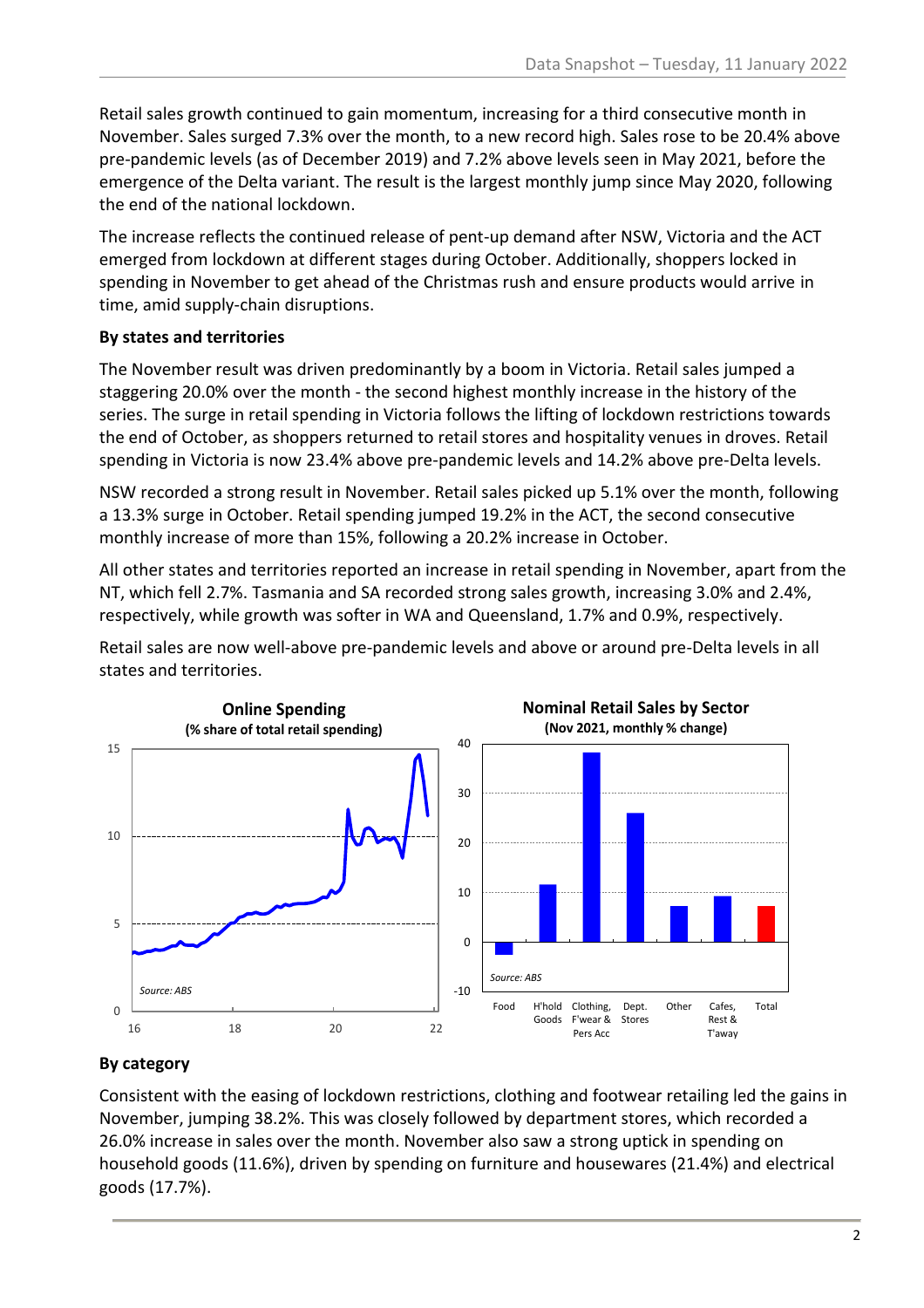As is common following the end of lockdowns, food retailing fell 2.5%, as consumers shifted towards dining out, rather than at home. Indeed, spending at cafes, restaurants and catering services surged 17.1% over the month of November, while spending on takeaway foods edged down 0.6%. Importantly, spending on cafes, restaurants and takeaway food services rebounded to be 5.0% above pre-pandemic levels, which is a positive outcome given the sector was heavily impacted by lockdowns.

The easing of restrictions also saw a shift away from online spending (-8.7%), driven predominantly by online food retailing, which dropped 9.2%. The share of online sales as a share of total retail sales fell from 13.1% in October to 11.2% in November.

### **Outlook**

Retail spending continued an extraordinary recovery in November, following a strong rebound in October. The staggered end to lockdowns across states and territories was evident, as Victoria took the baton from NSW and led the spending rebound. The result reflects considerable pent-up demand and the discharge of savings buffers accumulated throughout the Delta lockdowns in the lead up to Christmas.

The emergence of Omicron poses a risk to retail spending. Spending will may be impacted in coming months as households exercise caution regarding their activities to reduce the chance of contracting the virus. Staff availability and supply-chain disruptions have also impacted product availability and opening hours of some businesses during the holiday season and into January.

> **Jameson Coombs, Associate Economist** Ph: 0401 102 789